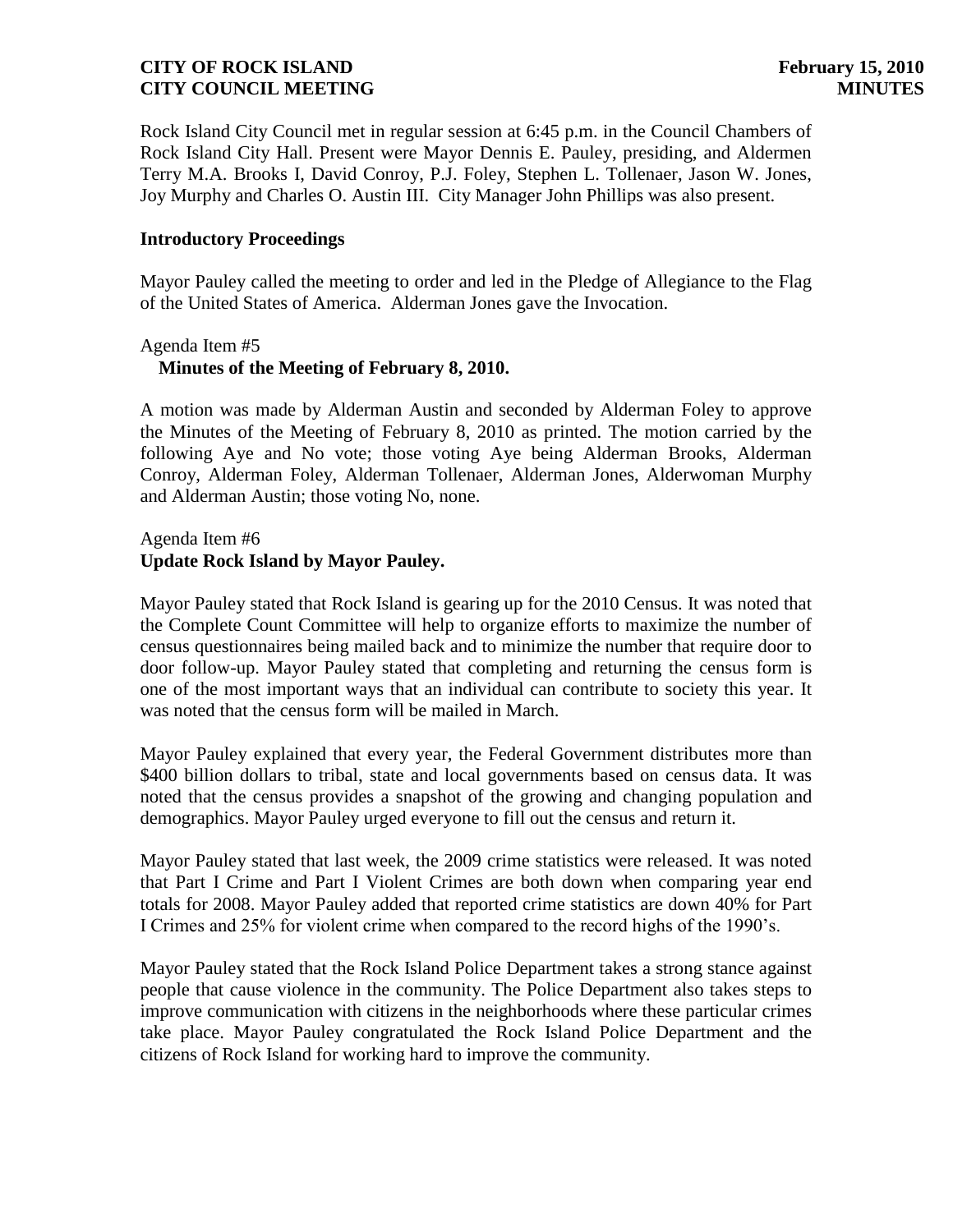Note: Mayor Pauley made a slight change in the order of Agenda Items. The next Agenda Item was #8.

# Agenda Item #8 **Proclamation declaring Thursday, February 25, 2010 as Sister Mary Wolfe Day.**

Mayor Pauley read the Proclamation declaring Thursday, February 25, 2010 as Sister Mary Wolfe Day.

Sister Mary Wolfe accepted the Proclamation. Sister Mary Wolfe thanked the Mayor and Council for the Proclamation and stated that she may be leaving, but she still has work left to do.

#### Agenda Item #7 **Presentation of Fiscal Year 2010/2011 Budget by City Manager John Phillips.**

City Manager John Phillips addressed Council and stated that the process for reaching a balanced budget this year was more challenging in this difficult economic environment. It was noted that the initial budget was short \$2.4 million dollars. Mr. Phillips stated that with the dedicated work of the staff, the shortfall was finally narrowed down to \$1.2 million dollars. Further work was done on the budget; various identified options included; eliminating seven (7) full-time positions, delaying purchases of ambulances, delaying facility repairs, cutting equipment and supply purchases, consolidating Park offices, reducing purchases of library materials, reducing fuel consumption and shifting legal expenses and Police expenses to other funds.

Mr. Phillips indicated that after staff made \$1.2 million dollars in cuts, the City Council was inquired upon in December of 2009 for policy direction of how to make up the other \$1.2 million dollar shortfall. It was noted that decisions were made that allowed the City to close the remaining \$1.2 million dollar gap in the proposed budget and submit a balanced General Fund budget. Mr. Phillips stated that the balanced budget includes no general wage increase for any employee of any employee group. Additionally, any increase in wages would result in further budget cuts in order to maintain this balanced budget. Mr. Phillips stated that the review of the proposed budget will be held in late February and early March with approval of the Fiscal Year 2010/2011 Budget on March 22, 2010.

Mr. Phillips explained that the City is facing a budget problem this year. It was noted that with the national recession, important state revenues have fallen substantially. In addition, all cities, schools districts and others have been affected by that. Mr. Phillips stated that another reason the City is faced with a budget problem is due to the amount of funds that the City must contribute to public employee pensions, particularly Police and Fire pensions.

City Manager John Phillips then presented the 2010-2011 Budget. Mr. Phillips explained that the budget is a financial plan that outlines where funding will come from and where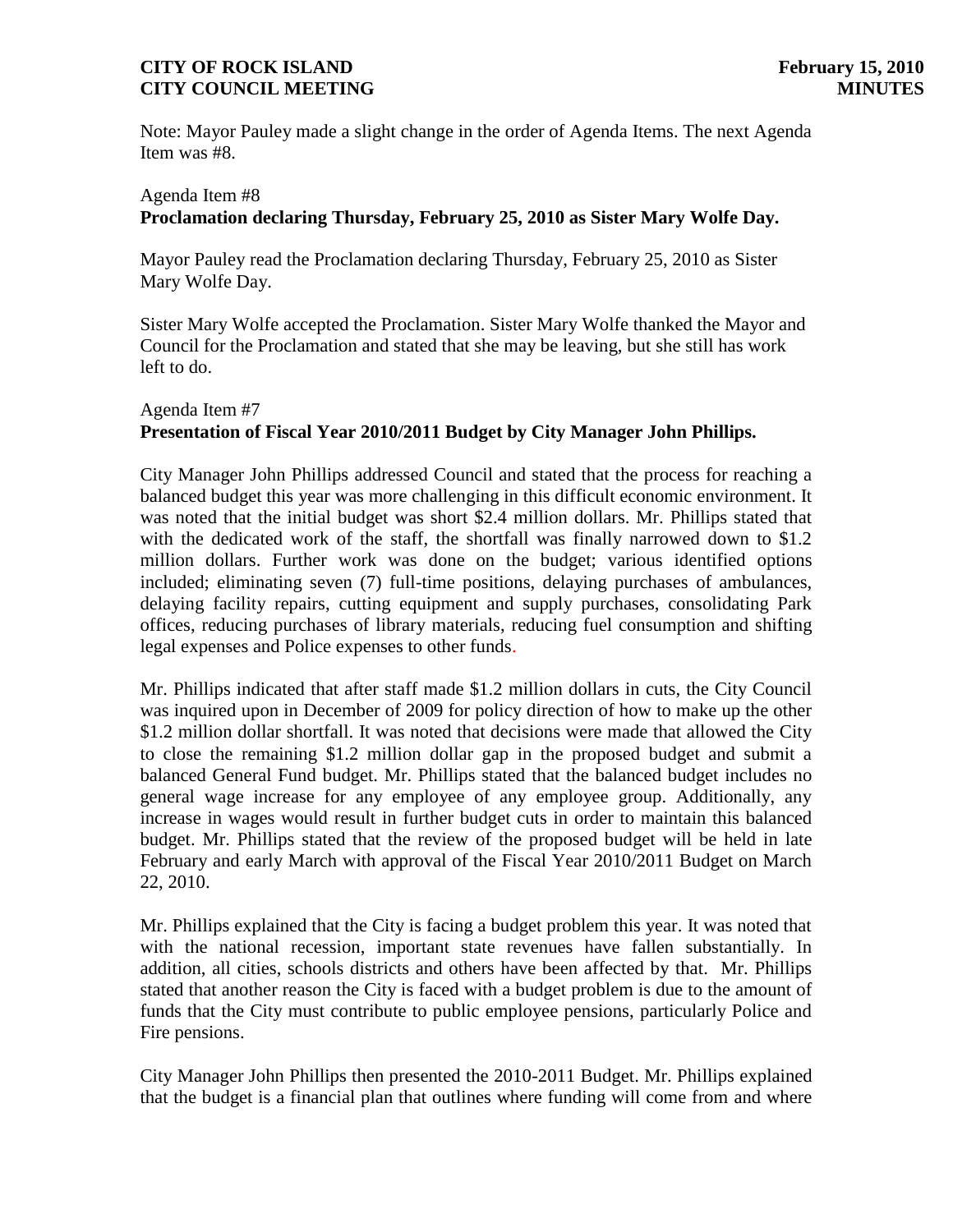funding will be spent. The budget serves as an operations guide to staff on how each department will be allocating resources to get the job done.

Mr. Phillips stated that the General Fund covers the revenues and expenses of many City services. Police, Fire and Public Works are the areas that comprise approximately 86% of General Fund spending with 36 % being spent in Police, 23 % in Public Works and 27% of spending in Fire. Personnel costs are a major item in the budget totaling approximately 68% of the General Fund budget. Services are at 21% and Supplies are 4% of the budget. Mr. Phillips indicated that the General Fund budget is proposed at \$33.2 million dollars, which represents about a 4.7% increase over last year's General Fund budget. It was noted that the major reason for the increase is due to Personnel costs. Mr. Phillips indicated that Personnel costs are up \$868,000.00 and pension costs make up 97% of that increase in the General Fund expenses from last year. In addition, that is a 19.3% increase in the City's pension contributions. It was noted that the pension obligation is a big concern for Rock Island and for other cities.

Mr. Phillips offered that the Illinois based revenues are based on the state economy and the distribution formulas that the state provides. Income Tax revenue is typically 10% to 12% of the General Fund revenues. The City projects \$3.1 million dollars for the next year. This is approximately \$540,000.00 less than was budgeted last year. Mr. Phillips added that the City will have to monitor this closely due to the state and national economy.

Mr. Phillips indicated that another major revenue source is Replacement Tax, which is based on corporate income. It is projected at \$2.2 million dollars for next year. Mr. Phillips noted that this is 28% less than the City received in the 2008 fiscal year. Mr. Phillips indicated that the Use Taxes are taxes that are collected in Illinois on certain goods and services, which are distributed back to local communities and are based on population. The City is projecting approximately the same revenue as last year. Mr. Phillips noted that the Utility Tax is stable with no growth anticipated.

Mr. Phillips stated that overall, the Sales Tax revenue has been steady. It was noted that the Local Option Sales Tax was recently increased from .75% to 1.25%. It was \$4 million dollars in 2009, and it is projected to be slightly lower in this fiscal year.

Property Taxes represent 10.5% of the total City budget. Mr. Phillips stated that this year, the assessed value is expected to increase 1.45%. The Property Tax levy will only increase 1.45%. The tax rate is expected to remain unchanged. Mr. Phillips noted that the Property Tax levy is the amount the City collects to use for budgeted purposes. Mr. Phillips mentioned that the Property Tax bill that residents receive shows that the schools receive 53%; the City receives 25%; the County receives 9% and other taxing bodies receive 13%. Mr. Phillips noted that for every dollar that citizens pay in property taxes, the City receives 25 cents.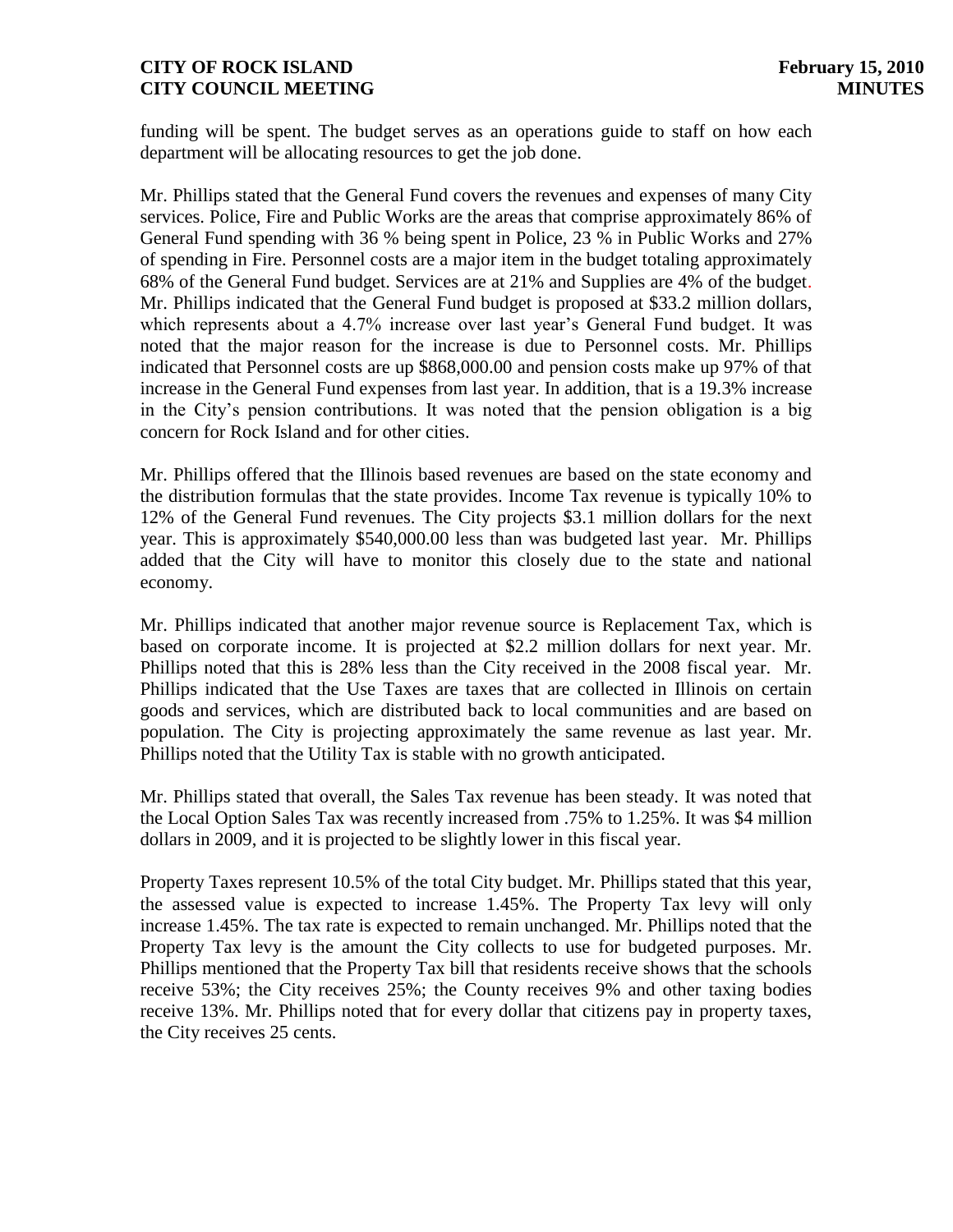City Manager Phillips noted that the Property Tax rate has declined from \$4.13 per \$100.00 of assessed value to \$2.36 this year. As assessed values of properties decrease, the City decreases the tax rate; and taxes will be collected at a rate less than the rate of growth of property values in the City. The budget proposal calls for the same tax rate as last year. Mr. Phillips indicated that in past years, the largest share of the Property Tax has gone to pay for general City operations. However, for the first time, more of the Property Tax goes to fund Police and Fire pensions than general City services or Parks and Library. Mr. Phillips added that \$4.2 million dollars of the Property Tax goes to fund Police and Fire pension obligations. It was noted that this is 38% of the total amount paid by taxpayers to the City. In addition, about 28% of the City's Property Tax collections go to fund General Fund services and Parks and Library receive approximately 32% of the Property Taxes.

City Manager Phillips discussed Police and Fire pensions as it relates to City obligations and unfunded liabilities.

City Manager Phillips concluded the discussion reviewing various strategic issues for the coming year, which included maintaining and enhancing the financial strength of the City, wages, health insurance and pension obligations. Mr. Phillips reminded Council that the budget work sessions will be held on Saturday, February 27, 2010 beginning at 8:00 a.m and on March 1 and March 8, 2010.

#### Agenda Item #9

# **Public Hearing on a request from Consuelo Gonzalez, owner of EL Patron Bar and Grill for a waiver of the signature requirement to secure a Liquor License at 1806 2 nd Avenue.**

Mayor Pauley closed the regular meeting at 7:16 p.m. and opened a Public Hearing on a request from Consuelo Gonzalez, owner of EL Patron Bar and Grill for a waiver of the signature requirement to secure a liquor license at  $1806 \, 2^{nd}$  Avenue.

Ms. Consuelo Gonzalez of 723 22<sup>nd</sup> Street stepped forward. Mayor Pauley swore in Ms. Gonzalez.

Ms. Gonzalez stated that she is seeking approval to waive the signature requirement to secure a liquor license to sell authentic Mexican beverages including Margaritas and Tequila that are typically seen in an authentic Mexican restaurant. Ms. Gonzalez indicated the restaurant will offer authentic Mexican cuisine and she would like to provide these types of foods and beverages to the Quad City Community. It was noted that the restaurant will be located at 1806  $2<sup>nd</sup>$  Avenue and they plan to be open seven (7) days a week offering a lunch and dinner menu.

Mayor Pauley inquired as to how many signatures Ms. Gonzalez was able to obtain.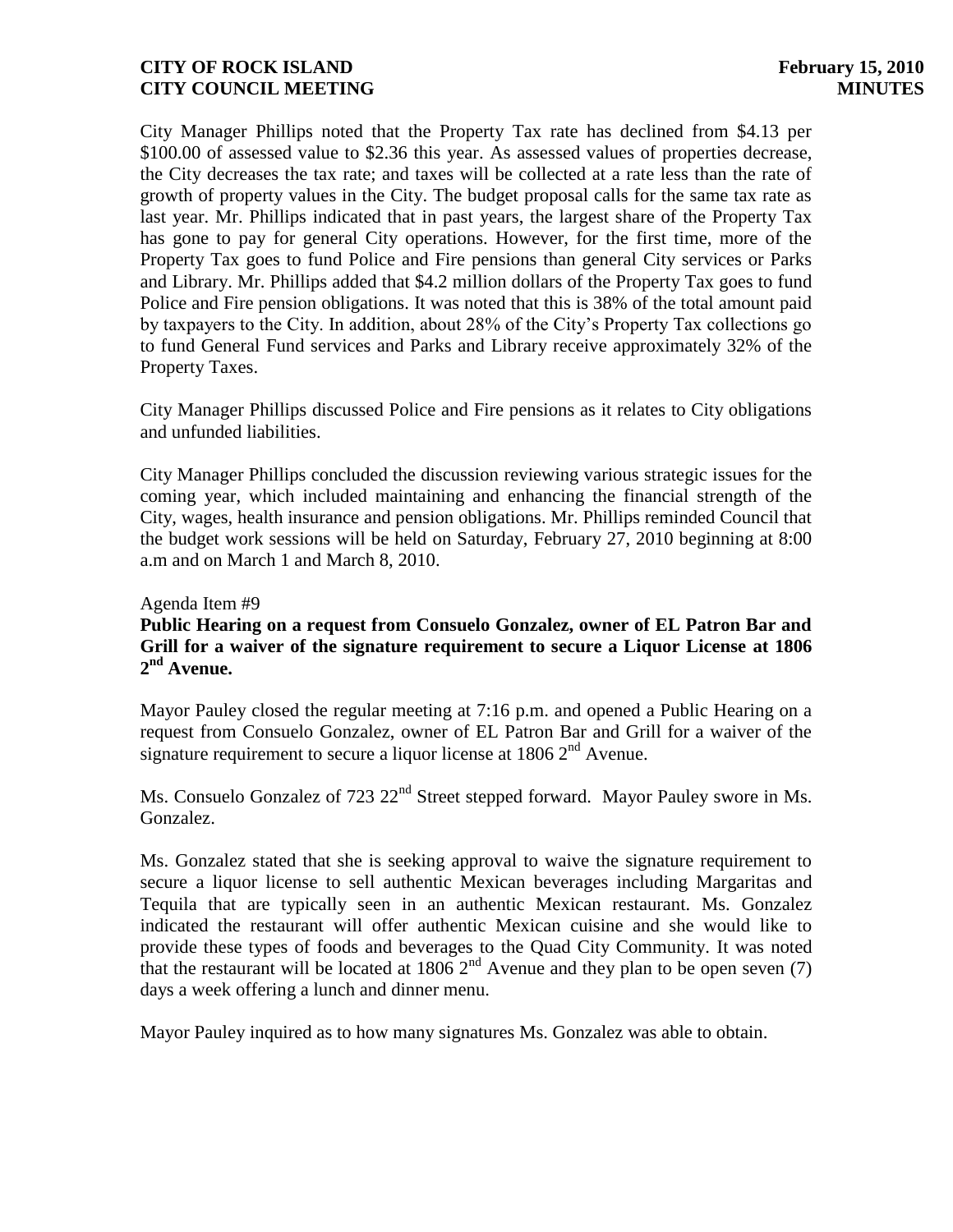Ms. Gonzalez responded that she was able to obtain more than half of the signatures, but not for the City of Rock Island. Ms. Gonzalez added that she has the support of a lot of the businesses Downtown and there has been no negative feedback.

Alderman Conroy inquired as to whether this would be a 1:00 a.m. or 3:00 a.m. liquor license.

Ms. Gonzalez stated that the business would like to see how it goes for a while and they are planning to be open from 10:30 a.m. to 10:00 p.m. serving lunch and dinner Ms. Gonzalez noted that this is a family sit down restaurant.

Council discussed this issue.

Mayor Pauley inquired as to whether there was anyone that wished to speak in favor of the waiver of signature requirement for a liquor license at  $1806 \, 2^{nd}$  Avenue. No one stepped forward.

Mayor Pauley then inquired as to whether there was anyone that wished to speak in opposition to the waiver of signature requirement for a liquor license at  $1806 \, 2^{nd}$  Avenue. No one stepped forward.

 With no persons present to speak in favor of, or in opposition to the waiver of signature requirement for a liquor license at  $1806$   $2<sup>nd</sup>$  Avenue, Mayor Pauley closed the Public Hearing and reconvened the regular meeting at 7:20 p.m.

It was moved by Alderman Austin seconded by Alderman Jones to recommend to the Mayor/Liquor Commissioner to waive the signature requirement and approve the liquor license for Consuelo Gonzalez, owner of EL Patron Bar and Grill at  $1806 \, 2^{nd}$  Avenue. The motion carried by the following Aye and No vote; those voting Aye being Alderman Brooks, Alderman Conroy, Alderman Foley, Alderman Tollenaer, Alderman Jones, Alderwoman Murphy and Alderman Austin; those voting No, none.

# Agenda Item #10 **A Special Ordinance granting a Special Use Permit at 1624 26th Street.**

It was moved by Alderman Jones, seconded by Alderman Foley to consider, suspend the rules and pass the Ordinance. The motion carried by the following Aye and No vote: those voting Aye being Alderman Brooks, Alderman Conroy, Alderman Foley, Alderman Tollenaer, Alderman Jones, Alderwoman Murphy and Alderman Austin; those voting No, none.

Agenda Item #11 **CLAIMS**

It was moved by Alderman Austin, seconded by Alderman Jones to accept the following reports and authorize payment as recommended. The motion carried by the following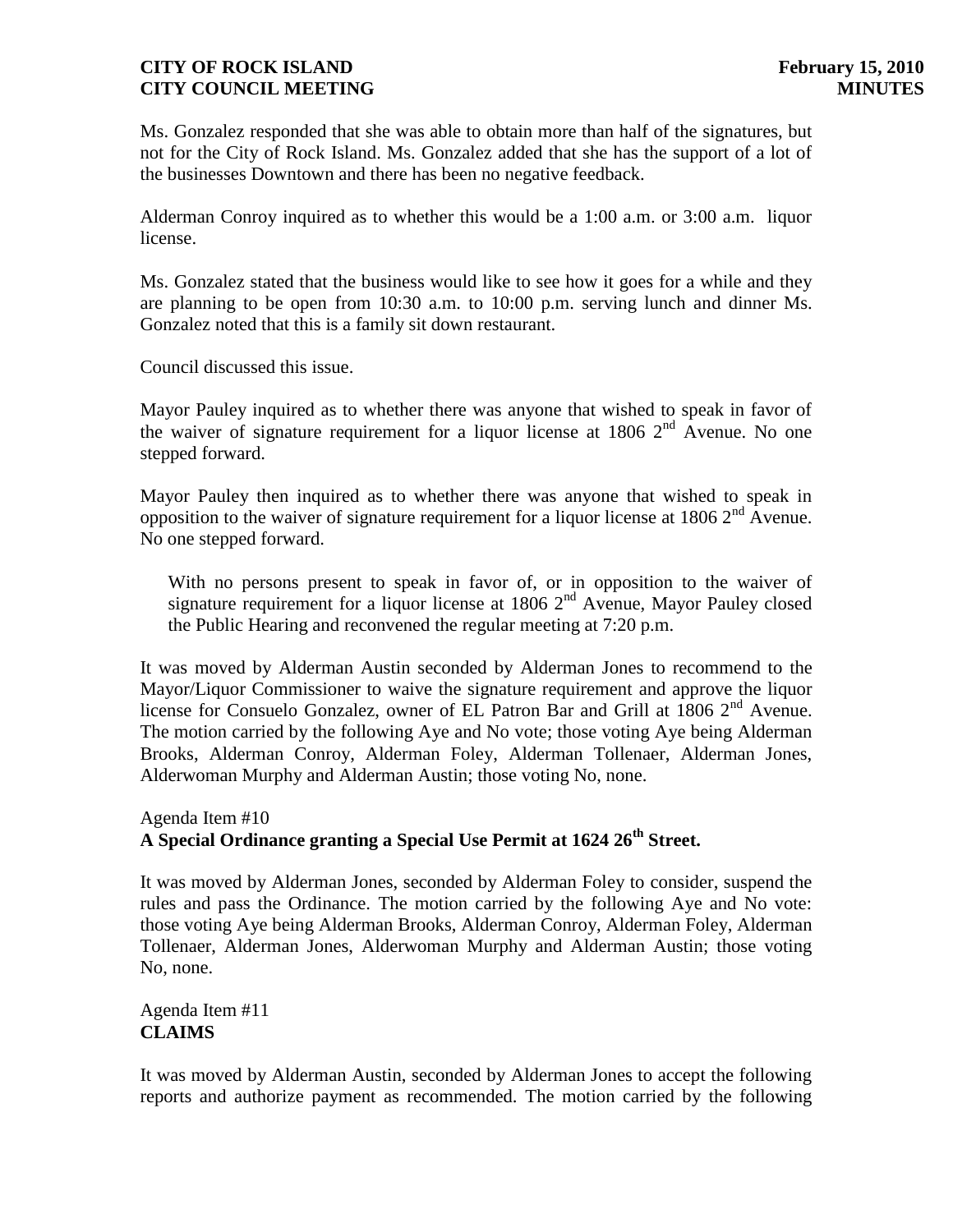Aye and No vote: those voting Aye being Alderman Brooks, Alderman Conroy, Alderman Foley, Alderman Tollenaer, Alderman Jones, Alderwoman Murphy and Alderman Austin; those voting No, none.

- a. Report from the Administrative Services Department regarding payment in the amount of \$831.65 to AT&T for General Liability Claims.
- b. Report from the Public Works Department regarding payment #1 and final in the amount of \$26,462.00 to Rock River Electric, Inc. for services provided for the Hydroelectric Plant electrical upgrade and wiring for two additional generators. (039)
- c. Report from the Public Works Department regarding payment #2 and final in the amount of \$7,885.42 to Hoerr Construction, Inc. for services provided for the 2009 Joint Sanitary/Storm Sewer Lining project. (040)
- d. Report from the Public Works Department regarding payment in the amount of \$5,425.50 to DrinkerBiddle&Reath for professional services for the Pretreatment Program-NPDES permit. (041)
- e. Report from the Public Works Department regarding payment #9 in the amount of \$74,704.88 to Williams/Valley Construction Management for services provided for the Schwiebert Riverfront Park Bid Release 2 project.  $(042)$
- f. Report from the Public Works Department regarding payment #1 in the amount of \$30,601.80 to Valley Construction Company for services provided for Entry Way Signs. (043)
- g. Report from the Public Works Department regarding payment #1 in the amount of \$33,254.15 to Valley Construction Company for services provided for the MidAmerican Substation Landscape Screen project. (044)

# Agenda Item #12

# **Claims for the week of February 5 through February 11 in the amount of \$651,635.17.**

Alderman Foley moved and Alderman Conroy seconded to allow the claims. The motion carried by the following Aye and No vote: those voting Aye being Alderman Brooks, Alderman Conroy, Alderman Foley, Alderman Tollenaer, Alderman Jones, Alderwoman Murphy and Alderman Austin; those voting No, none.

# Agenda Item #13 **Payroll for the weeks of January 25 through February 7 in the amount of \$1,214,350.94.**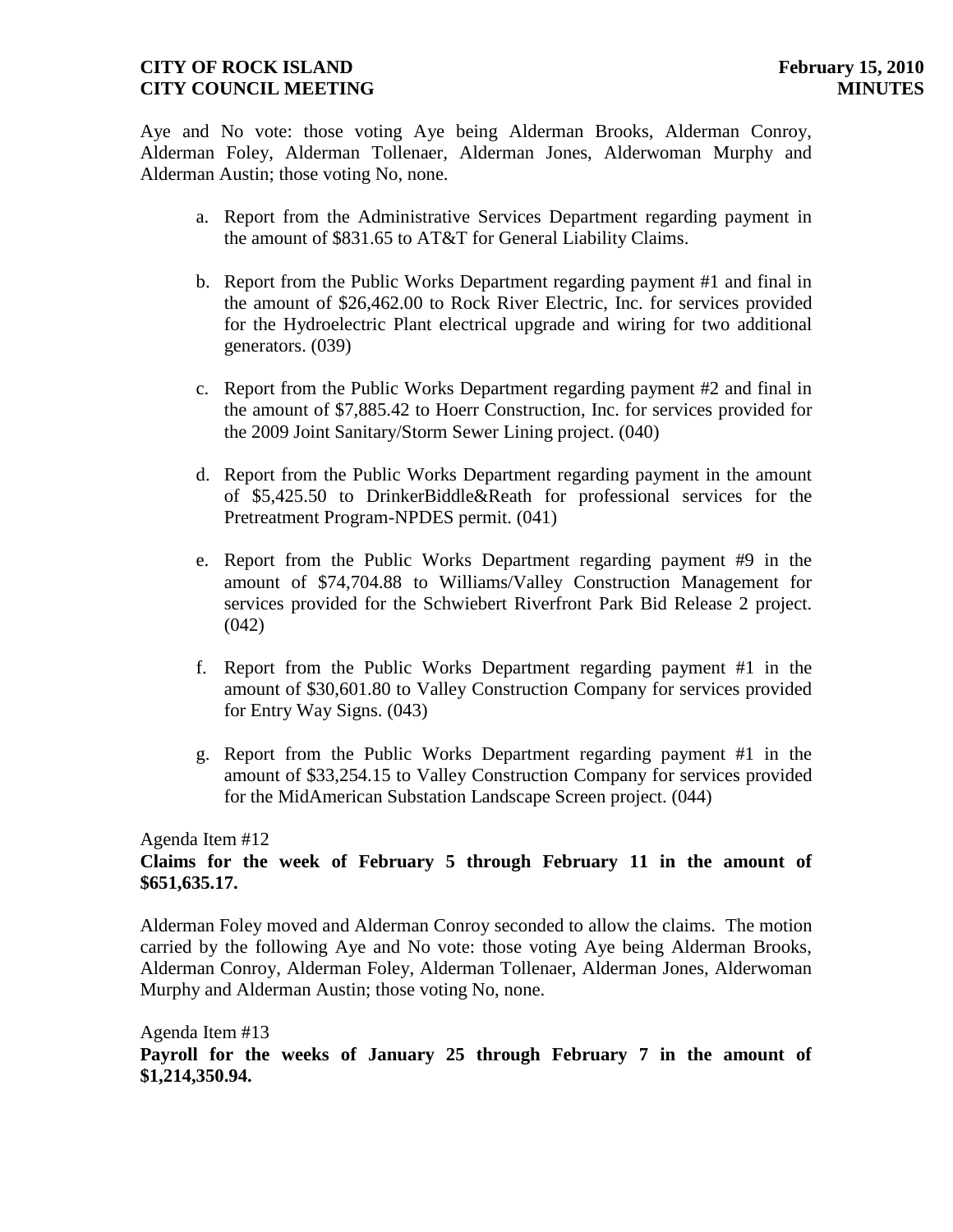It was moved by Alderman Conroy, seconded by Alderman Tollenaer to allow the payroll. The motion carried by the following Aye and No vote: those voting Aye being Alderman Brooks, Alderman Conroy, Alderman Foley, Alderman Tollenaer, Alderman Jones, Alderwoman Murphy and Alderman Austin; those voting No, none.

#### Agenda Item #14

# **Report from the Public Works Department regarding the purchase of a Filter Turbidity Meter from the Hach Company in the amount of \$18,400.00.**

Alderman Foley moved and Alderman Conroy seconded to approve the purchase as recommended. The motion carried by the following Aye and No vote: those voting Aye being Alderman Brooks, Alderman Conroy, Alderman Foley, Alderman Tollenaer, Alderman Jones, Alderwoman Murphy and Alderman Austin; those voting No, none.

#### Agenda Item#15

# **Report from the Finance Department regarding a proposal from Northstar Utilities Division of Harris Computer Systems for work required to set up a refuse billing system.**

It was moved by Alderman Tollenaer, seconded by Alderman Jones to approve the proposal as recommended and authorize the City Manager to execute the contract documents. The motion carried by the following Aye and No vote: those voting Aye being Alderman Brooks, Alderman Conroy, Alderman Foley, Alderman Tollenaer, Alderman Jones, Alderwoman Murphy and Alderman Austin; those voting No, none.

#### Agenda Item #16

# **Report from the Community and Economic Development Department regarding the 2010 Census, recommending appointments to a Complete Count Committee.**

Alderman Foley moved and Alderman Tollenaer seconded to approve the appointments as recommended. The motion carried by the following Aye and No vote: those voting Aye being Alderman Brooks, Alderman Conroy, Alderman Foley, Alderman Tollenaer, Alderman Jones, Alderwoman Murphy and Alderman Austin; those voting No, none.

Appointments to the Complete Count Committee are as follows:

**Media:** Rock Island Argus - Roger Ruthhart and Brandy Donaldson

**Education/Educators:** Rock Island School District- Rick Loy/Mike Oberhaus

Parochial Schools: Colin Letendre for Alleman High School, Mike Daly for Jordan School and Shelly Moeller for Immanuel Lutheran School; Augustana College**:** Kai Swanson and Ellen Adams

**Business:** Planning Commission - Berlinda Tyler Jamison; Hilltop Business Association-Bob Connell; 11<sup>th</sup> Street/31<sup>st</sup> Avenue Business Association - Wayne Close; the District-Catherine Rodgers-Ingles

**Faith Based:** Longview Pastors - Rev. Michael Schwartz; Churches United - Ronald Quay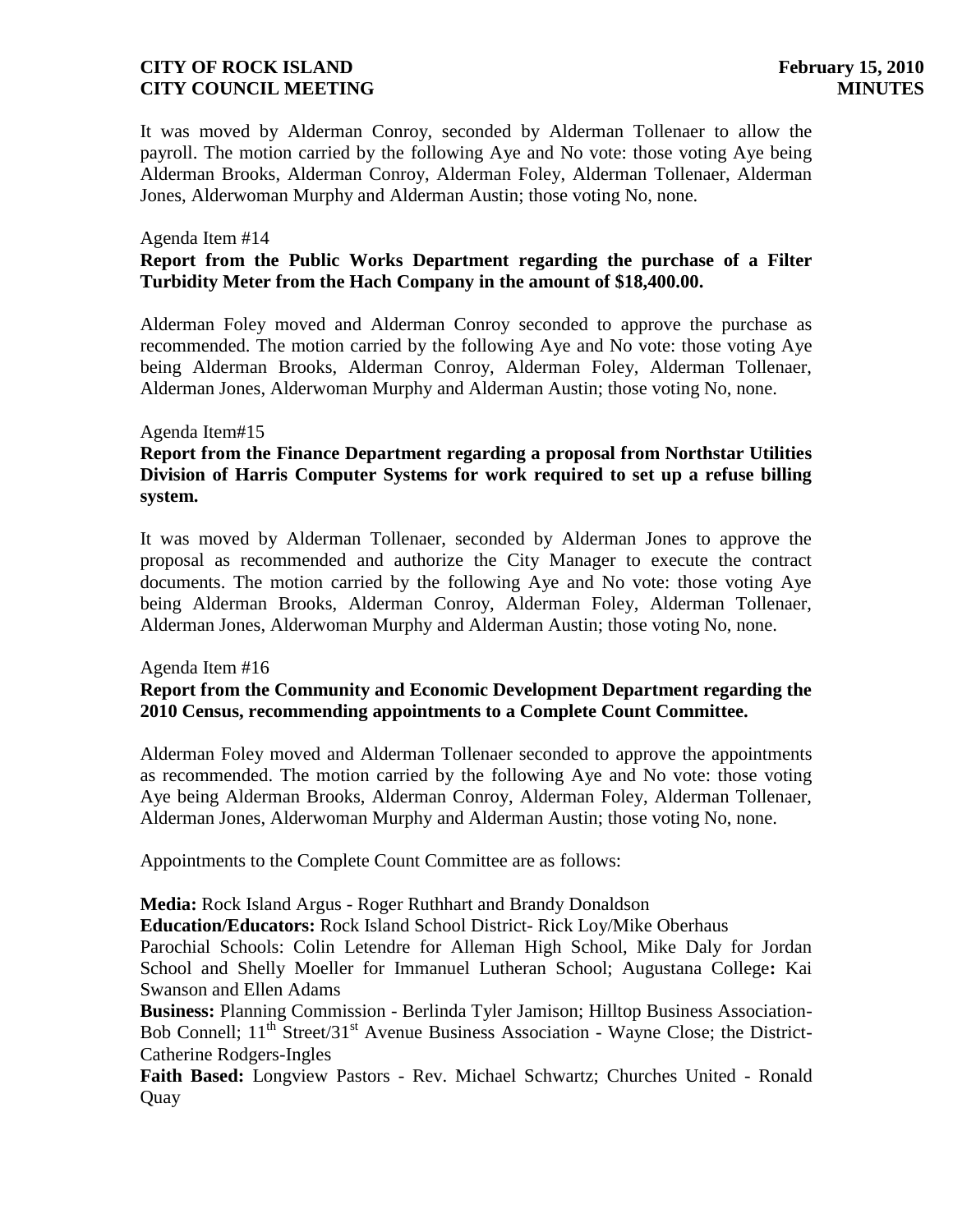**Community Based:** Neighborhood Partners – Andy Boswell; Community Caring Conference - Connie Hayes; Western Illinois Area Agency on Aging – Deb Castillo; Century Woods – Jennifer Brown; Rock Island Housing Authority – Susan Anderson; Project Now – Mo Hart; World Relief - Amy Rowell

**Elected Officials/Government:** City Council appointee; Township officials: John Brown for Rock Island Township, John Bauersfeld for South Rock Island Township and Chuck Layer for Blackhawk Township

#### Agenda Item #17

**Report from the City Clerk regarding the Plaza Events to be scheduled for the upcoming 2010 season, a Resolution for the American Heart Association's Start! Heart Walk and the Quad Cities Criterium, requesting a waiver of application and event fees for the District's two Gallery Hops, Red, White and Boom, and a waiver of event fees for the 6th annual Labor Day Ride for Non-Hodgkin's Lymphoma sponsored by the Daiquiri Factory.**

It was moved by Alderman Conroy, seconded by Alderman Foley to approve the events and the waiver of fees as recommended and adopt the two Resolutions. The motion carried by the following Aye and No vote: those voting Aye being Alderman Brooks, Alderman Conroy, Alderman Foley, Alderman Tollenaer, Alderman Jones, Alderwoman Murphy and Alderman Austin; those voting No, none.

Agenda Item #18 **Items from the City Manager's Memorandum Packet.**

Mr. Phillips made reference to information included in the memo packet regarding the request for qualifications for the Sunset Marina purchase. Mr. Phillips stated that qualifications are due back to the Public Works Department by Monday, March 1, 2010.

Alderwoman Murphy reminded everyone to Shop Rock Island. Alderwoman Murphy stated that Flowerama is located on  $18<sup>th</sup>$  Avenue and  $30<sup>th</sup>$  Street. It was noted that Flowerama has been in business for five (5) years. Alderwoman Murphy indicated that Flowerama also has a gift shop and will service all occasions including weddings, funerals, anniversaries etc. Alderwoman Murphy offered that Flowerama is open Monday through Friday from 7:30 a.m. to 7:00 p.m., Saturday from 8:30 a.m. to 7:00 p.m. and Sunday from 10:00 a.m. to 4:00 p.m.

Agenda Item #19 **Other Business**

None

Agenda Item #20 **Executive Session on Personnel.**